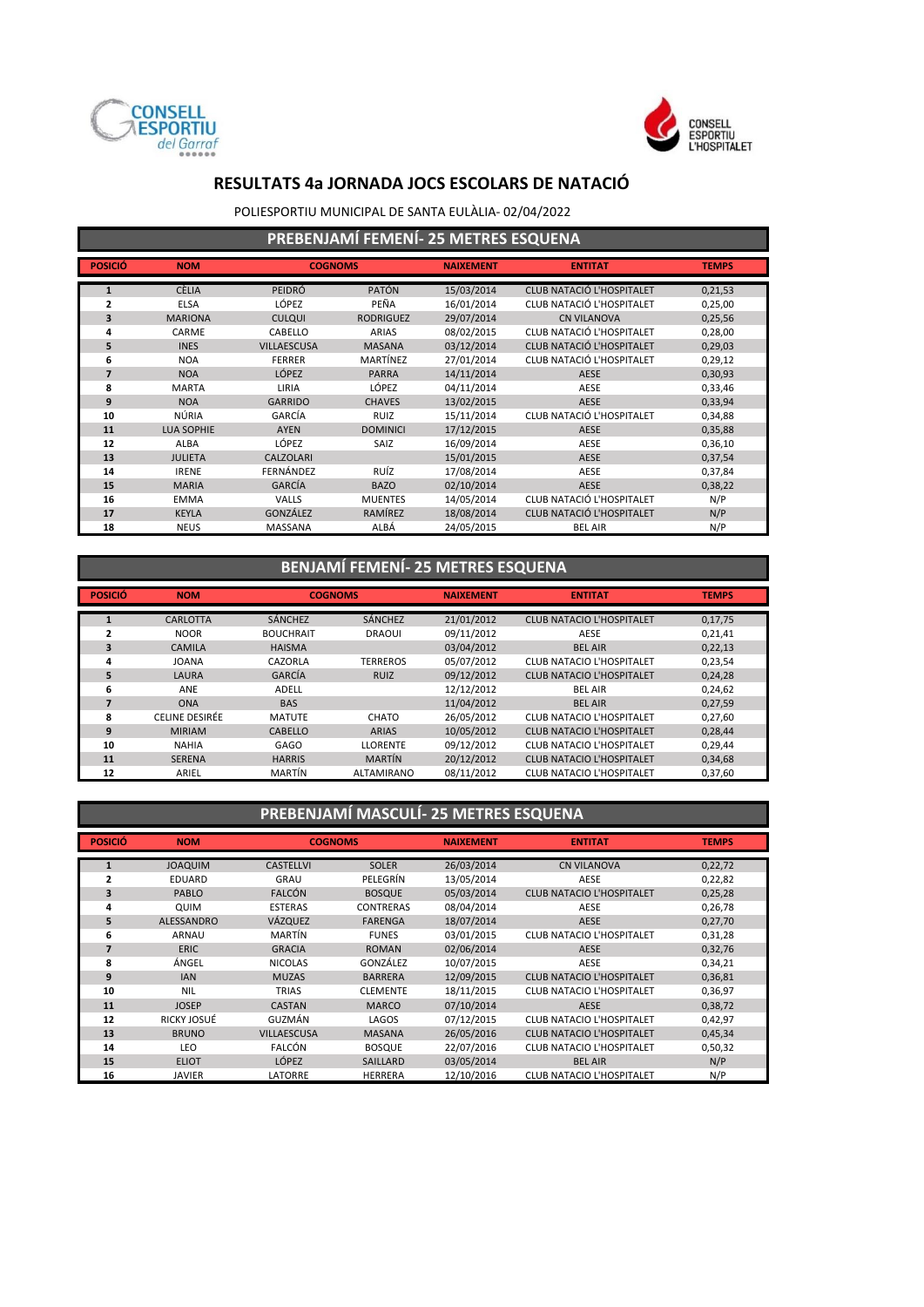



#### POLIESPORTIU MUNICIPAL DE SANTA EULÀLIA- 02/04/2022

| BENJAMÍ MASCULÍ- 25 METRES ESQUENA |                      |                  |                  |                  |                                  |              |  |  |  |
|------------------------------------|----------------------|------------------|------------------|------------------|----------------------------------|--------------|--|--|--|
| <b>POSICIÓ</b>                     | <b>NOM</b>           | <b>COGNOMS</b>   |                  | <b>NAIXEMENT</b> | <b>ENTITAT</b>                   | <b>TEMPS</b> |  |  |  |
| $\mathbf{1}$                       | <b>AXEL</b>          | <b>VALLE</b>     | <b>VENEGAS</b>   | 14/01/2012       | <b>CLUB NATACIO L'HOSPITALET</b> | 0,20,57      |  |  |  |
| 2                                  | ERIC                 | <b>BRUUN</b>     | <b>GRANADOS</b>  | 11/01/2012       | <b>BEL AIR</b>                   | 0,22,00      |  |  |  |
| 3                                  | <b>ISAAC</b>         | <b>SEIDE</b>     | GONZÁLEZ         | 08/09/2012       | <b>CLUB NATACIO L'HOSPITALET</b> | 0,22,31      |  |  |  |
| 4                                  | <b>VICTOR</b>        | <b>MESTRES</b>   | <b>SIEBOR</b>    | 25/03/2012       | <b>BEL AIR</b>                   | 0,23,24      |  |  |  |
| 5                                  | <b>ARES FRANCIS</b>  | <b>AYEN</b>      | <b>DOMINICI</b>  | 12/11/2013       | AESE                             | 0,23,60      |  |  |  |
| 6                                  | <b>NICOLÁS</b>       | <b>NUBIOLA</b>   |                  | 12/07/2012       | <b>BEL AIR</b>                   | 0,23,66      |  |  |  |
| $\overline{7}$                     | <b>CRISTIAN ILIE</b> | <b>BORICI</b>    | <b>ANDREI</b>    | 08/06/2012       | <b>CLUB NATACIO L'HOSPITALET</b> | 0,23,98      |  |  |  |
| 8                                  | ÈRIC                 | MUZÁS            | <b>BARRERA</b>   | 02/03/2012       | CLUB NATACIO L'HOSPITALET        | 0,24,03      |  |  |  |
| 9                                  | <b>NAHUEL</b>        | <b>GONZALES</b>  | <b>GUTIÉRREZ</b> | 30/04/2012       | <b>CLUB NATACIO L'HOSPITALET</b> | 0,25,31      |  |  |  |
| 10                                 | <b>NICOLAS</b>       | <b>MESTRES</b>   | LAMPE            | 28/11/2012       | <b>BEL AIR</b>                   | 0,25,32      |  |  |  |
| 11                                 | XAVI                 | <b>FERRER</b>    | MARTÍNEZ         | 08/08/2012       | <b>CLUB NATACIO L'HOSPITALET</b> | 0,25,66      |  |  |  |
| 12                                 | <b>MANEL</b>         | <b>ROJAS</b>     | <b>AGUAS</b>     | 24/05/2013       | AESE                             | 0,25,76      |  |  |  |
| 13                                 | <b>LUCAS</b>         | <b>MARIN</b>     | <b>TUTUSAUS</b>  | 05/09/2013       | <b>CN VILANOVA</b>               | 0,26,02      |  |  |  |
| 14                                 | LISANDRO             | <b>DI FRANCO</b> |                  | 04/06/2013       | <b>BEL AIR</b>                   | 0,26,03      |  |  |  |
| 15                                 | <b>LEVON LEO</b>     | <b>TUMANYAN</b>  |                  | 14/08/2013       | <b>CLUB NATACIO L'HOSPITALET</b> | 0,27,16      |  |  |  |
| 16                                 | <b>MANEL</b>         | <b>NAVARRO</b>   | CALLEJA          | 24/10/2013       | <b>CLUB NATACIO L'HOSPITALET</b> | 0,27,25      |  |  |  |
| 17                                 | <b>DIEGO XAVIER</b>  | <b>CEDEÑO</b>    | <b>MONTES</b>    | 30/07/2012       | <b>CLUB NATACIO L'HOSPITALET</b> | 0,27,34      |  |  |  |
| 18                                 | <b>HECTOR</b>        | <b>DOBLAS</b>    | SÁNCHEZ          | 18/07/2012       | <b>CLUB NATACIO L'HOSPITALET</b> | 0,27,35      |  |  |  |
| 19                                 | <b>ALEJANDRO</b>     | PAREJA           | <b>BASTIDA</b>   | 03/01/2013       | <b>BEL AIR</b>                   | 0,27,41      |  |  |  |
| 20                                 | <b>ALAN</b>          | RODRÍGUEZ        | <b>BURGOS</b>    | 21/02/2013       | AESE                             | 0,27,75      |  |  |  |
| 21                                 | MARTÍ                | <b>SECO</b>      | PAZ              | 12/03/2013       | <b>AESE</b>                      | 0,28,16      |  |  |  |
| 22                                 | <b>ALEX</b>          | <b>BASCOMPTE</b> | <b>RUBIO</b>     | 14/04/2013       | AESE                             | 0,28,20      |  |  |  |
| 23                                 | PAU                  | <b>SECO</b>      | PAZ              | 12/02/2013       | <b>AESE</b>                      | 0,28,34      |  |  |  |
| 24                                 | <b>BIEL</b>          | CASTELAR         | JIMÉNEZ          | 15/08/2013       | <b>CLUB NATACIO L'HOSPITALET</b> | 0,28,39      |  |  |  |
| 25                                 | <b>AITOR</b>         | <b>MACIAS</b>    | <b>FLORES</b>    | 30/03/2013       | <b>CLUB NATACIO L'HOSPITALET</b> | 0,29,80      |  |  |  |
| 26                                 | <b>ALEJANDRO</b>     | ORTEGA           | SOLERA           | 13/03/2013       | <b>CN VILANOVA</b>               | 0,30,97      |  |  |  |
| 27                                 | <b>ADRIÀ</b>         | <b>SALA</b>      | SABATÉ           | 15/01/2013       | <b>CLUB NATACIO L'HOSPITALET</b> | 0,31,19      |  |  |  |
| 28                                 | <b>CESC</b>          | MILIÁN           | VARGAS           | 19/02/2013       | CLUB NATACIO L'HOSPITALET        | 0,31,66      |  |  |  |
| 29                                 | <b>SANTIAGO</b>      | <b>CABRERA</b>   | PÉREZ            | 25/12/2012       | <b>AESE</b>                      | 0,32,62      |  |  |  |
| 30                                 | ALBERT               | ALARCÓN          | <b>GISBERT</b>   | 21/12/2012       | AESE                             | 0,32,87      |  |  |  |
| 31                                 | <b>MARCOS</b>        | CAMACHO          | VÁZQUEZ          | 16/10/2013       | <b>AESE</b>                      | 0,34,06      |  |  |  |
| 32                                 | <b>MARIO</b>         | <b>IGLESIAS</b>  | <b>ANTÓN</b>     | 03/09/2013       | <b>CLUB NATACIO L'HOSPITALET</b> | 0,40,50      |  |  |  |
| 33                                 | LLUÍS                | <b>RODRÍGUEZ</b> | <b>FORTUNY</b>   | 23/01/2013       | <b>AESE</b>                      | N/P          |  |  |  |
| 34                                 | <b>NIL</b>           | <b>NOGUERA</b>   | <b>EROLES</b>    | 10/04/2012       | <b>BEL AIR</b>                   | N/P          |  |  |  |

## **PREBENJAMÍ FEMENÍ- 25 METRES BRAÇA**

| <b>POSICIÓ</b> | <b>NOM</b>        | <b>COGNOMS</b>     |                  | <b>NAIXEMENT</b> | <b>ENTITAT</b>                   | <b>TEMPS</b> |
|----------------|-------------------|--------------------|------------------|------------------|----------------------------------|--------------|
| 1              | <b>CÈLIA</b>      | PEIDRÓ             | <b>PATÓN</b>     | 15/03/2014       | <b>CLUB NATACIÓ L'HOSPITALET</b> | 0,26,25      |
| $\overline{2}$ | <b>NOA</b>        | <b>FERRER</b>      | MARTÍNEZ         | 27/01/2014       | CLUB NATACIÓ L'HOSPITALET        | 0,28,75      |
| 3              | CARME             | <b>CABELLO</b>     | <b>ARIAS</b>     | 08/02/2015       | <b>CLUB NATACIÓ L'HOSPITALET</b> | 0,29,36      |
| 4              | <b>MARIONA</b>    | <b>CULQUI</b>      | <b>RODRIGUEZ</b> | 29/07/2014       | <b>CN VILANOVA</b>               | 0,29,72      |
| 5              | <b>MARTA</b>      | <b>LIRIA</b>       | LÓPEZ            | 04/11/2014       | <b>AESE</b>                      | 0,31,81      |
| 6              | <b>NOA</b>        | <b>GARRIDO</b>     | <b>CHAVES</b>    | 13/02/2015       | AESE                             | 0,32,74      |
| $\overline{7}$ | <b>ELSA</b>       | <b>LÓPEZ</b>       | PEÑA             | 16/01/2014       | <b>CLUB NATACIÓ L'HOSPITALET</b> | 0,33,56      |
| 8              | <b>NOA</b>        | LÓPEZ              | PARRA            | 14/11/2014       | AESE                             | 0,34,59      |
| 9              | <b>IRENE</b>      | <b>FERNÁNDEZ</b>   | <b>RUÍZ</b>      | 17/08/2014       | <b>AESE</b>                      | 0,38,36      |
| 10             | <b>JULIETA</b>    | CALZOLONI          |                  | 15/01/2015       | AESE                             | 0,40,25      |
| 11             | <b>ALBA</b>       | LÓPEZ              | <b>SAIZ</b>      | 16/09/2014       | <b>AESE</b>                      | 0,40,38      |
| 12             | <b>LUA SOPHIE</b> | <b>AYEN</b>        | <b>DOMINICI</b>  | 17/12/2015       | AESE                             | 0,40,86      |
| 13             | <b>INES</b>       | <b>VILLAESCUSA</b> | <b>MASANA</b>    | 03/12/2014       | <b>CLUB NATACIÓ L'HOSPITALET</b> | 0,42,59      |
| 14             | NÚRIA             | GARCÍA             | <b>RUIZ</b>      | 15/11/2014       | CLUB NATACIÓ L'HOSPITALET        | 0,44,00      |
| 15             | <b>MARIA</b>      | GARCÍA             | <b>BAZO</b>      | 02/10/2014       | <b>AESE</b>                      | 0,53,45      |
| 16             | <b>EMMA</b>       | <b>VALLS</b>       | <b>MUENTES</b>   | 14/05/2014       | CLUB NATACIÓ L'HOSPITALET        | N/P          |
| 17             | <b>KEYLA</b>      | <b>GONZÁLEZ</b>    | RAMÍREZ          | 18/08/2014       | <b>CLUB NATACIÓ L'HOSPITALET</b> | N/P          |
| 18             | <b>NEUS</b>       | <b>MASSANA</b>     | ALBÁ             | 24/05/2015       | <b>BEL AIR</b>                   | N/P          |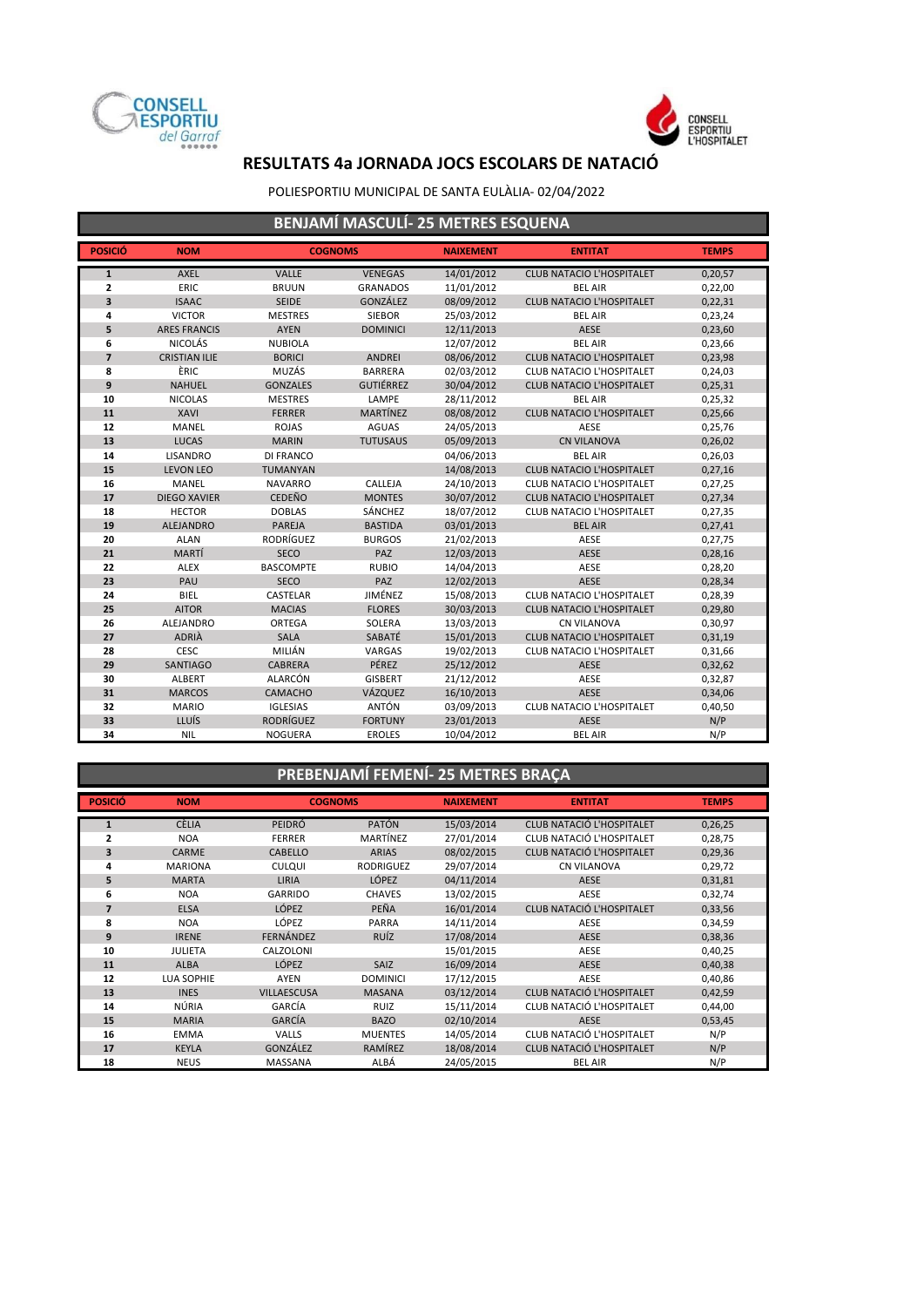



### POLIESPORTIU MUNICIPAL DE SANTA EULÀLIA- 02/04/2022

## **BENJAMÍ FEMENÍ- 25 METRES BRAÇA**

|                |                |                  |                   |                  | . .                              |              |
|----------------|----------------|------------------|-------------------|------------------|----------------------------------|--------------|
| <b>POSICIÓ</b> | <b>NOM</b>     | <b>COGNOMS</b>   |                   | <b>NAIXEMENT</b> | <b>ENTITAT</b>                   | <b>TEMPS</b> |
| 1              | <b>MIRIAM</b>  | <b>CABELLO</b>   | <b>ARIAS</b>      | 10/05/2012       | CLUB NATACIO L'HOSPITALET        | 0,22,22      |
| ,              | CARLOTTA       | SÁNCHEZ          | SÁNCHEZ           | 21/01/2012       | <b>CLUB NATACIO L'HOSPITALET</b> | 0,22,34      |
| 3              | <b>CAMILA</b>  | <b>HAISMA</b>    |                   | 03/04/2012       | <b>BEL AIR</b>                   | 0,22,74      |
| 4              | <b>JOANA</b>   | CAZORLA          | <b>TERREROS</b>   | 05/07/2012       | CLUB NATACIO L'HOSPITALET        | 0,24,22      |
| 5.             | <b>NOOR</b>    | <b>BOUCHRAIT</b> | <b>DRAOUI</b>     | 09/11/2012       | <b>AESE</b>                      | 0,24,41      |
| 6              | <b>ONA</b>     | <b>BAS</b>       |                   | 11/04/2012       | <b>BEL AIR</b>                   | 0,26,40      |
|                | ANE            | <b>ADELL</b>     |                   | 12/12/2012       | <b>BEL AIR</b>                   | 0,29,13      |
| 8              | LAURA          | GARCÍA           | RUIZ              | 09/12/2012       | CLUB NATACIO L'HOSPITALET        | 0,29,60      |
| 9              | CELINE DESIRÉE | <b>MATUTE</b>    | <b>CHATO</b>      | 26/05/2012       | <b>CLUB NATACIO L'HOSPITALET</b> | 0,30,03      |
| 10             | <b>NAHIA</b>   | <b>GAGO</b>      | <b>LLORENTE</b>   | 09/12/2012       | CLUB NATACIO L'HOSPITALET        | 0,30,50      |
| 11             | ARIEL          | <b>MARTÍN</b>    | <b>ALTAMIRANO</b> | 08/11/2012       | <b>CLUB NATACIO L'HOSPITALET</b> | 0,36,16      |
| 12             | <b>SERENA</b>  | <b>HARRIS</b>    | MARTÍN            | 20/12/2012       | <b>CLUB NATACIO L'HOSPITALET</b> | 0,36,84      |

## **PREBENJAMÍ MASCULÍ- 25 METRES BRAÇA**

| <b>POSICIÓ</b> | <b>NOM</b>     | <b>COGNOMS</b>     |                  | <b>NAIXEMENT</b> | <b>ENTITAT</b>                   | <b>TEMPS</b> |
|----------------|----------------|--------------------|------------------|------------------|----------------------------------|--------------|
| $\mathbf{1}$   | PABLO          | <b>FALCÓN</b>      | <b>BOSQUE</b>    | 05/03/2014       | <b>CLUB NATACIO L'HOSPITALET</b> |              |
|                |                |                    |                  |                  |                                  | 0,26,53      |
| $\overline{2}$ | <b>MIUDAOL</b> | <b>CASTELLVI</b>   | <b>SOLER</b>     | 26/03/2014       | <b>CN VILANOVA</b>               | 0,26,56      |
| 3              | <b>EDUARD</b>  | <b>GRAU</b>        | PELEGRÍN         | 13/05/2014       | <b>AESE</b>                      | 0,26,78      |
| 4              | ÁNGEL          | <b>NICOLAS</b>     | GONZÁLEZ         | 10/07/2015       | AESE                             | 0,32,44      |
| 5              | <b>ERIC</b>    | <b>GRACIA</b>      | <b>ROMAN</b>     | 02/06/2014       | <b>AESE</b>                      | 0,32,82      |
| 6              | QUIM           | <b>ESTERAS</b>     | <b>CONTRERAS</b> | 08/04/2014       | AESE                             | 0,35,03      |
| 7              | <b>ARNAU</b>   | <b>MARTÍN</b>      | <b>FUNES</b>     | 03/01/2015       | <b>CLUB NATACIO L'HOSPITALET</b> | 0,37,76      |
| 8              | ALESSANDRO     | VÁZQUEZ            | <b>FARENGA</b>   | 18/07/2014       | AESE                             | 0,39,44      |
| 9              | <b>JOSEP</b>   | <b>CASTAN</b>      | <b>MARCO</b>     | 07/10/2014       | <b>AESE</b>                      | 0,39,72      |
| 10             | LEO            | <b>FALCÓN</b>      | <b>BOSQUE</b>    | 22/07/2016       | <b>CLUB NATACIO L'HOSPITALET</b> | 0,40,20      |
| 11             | <b>BRUNO</b>   | <b>VILLAESCUSA</b> | <b>MASANA</b>    | 26/05/2016       | <b>CLUB NATACIO L'HOSPITALET</b> | 0,44,47      |
| 12             | <b>NIL</b>     | <b>TRIAS</b>       | <b>CLEMENTE</b>  | 18/11/2015       | <b>CLUB NATACIO L'HOSPITALET</b> | 0,49,88      |
| 13             | <b>IAN</b>     | <b>MUZAS</b>       | <b>BARRERA</b>   | 12/09/2015       | <b>CLUB NATACIO L'HOSPITALET</b> | 0,54,12      |
| 14             | RICKY JOSUÉ    | GUZMÁN             | LAGOS            | 07/12/2015       | CLUB NATACIO L'HOSPITALET        | 1,01,16      |
| 15             | <b>ELIOT</b>   | LÓPEZ              | SAILLARD         | 03/05/2014       | <b>BEL AIR</b>                   | N/P          |
| 16             | JAVIER         | LATORRE            | <b>HERRERA</b>   | 12/10/2016       | <b>CLUB NATACIO L'HOSPITALET</b> | N/P          |

## **BENJAMÍ MASCULÍ- 25 METRES BRAÇA**

| <b>POSICIÓ</b> | <b>NOM</b>           | <b>COGNOMS</b>   |                  | <b>NAIXEMENT</b> | <b>ENTITAT</b>                   | <b>TEMPS</b> |
|----------------|----------------------|------------------|------------------|------------------|----------------------------------|--------------|
| $\mathbf{1}$   | <b>VICTOR</b>        | <b>MESTRES</b>   | <b>SIEBOR</b>    | 25/03/2013       | <b>BEL AIR</b>                   | 0,25,22      |
| $\mathbf{z}$   | MANEL                | <b>NAVARRO</b>   | CALLEJA          | 24/10/2013       | CLUB NATACIO L'HOSPITALET        | 0,26,15      |
| 3              | <b>NAHUEL</b>        | <b>GONZALES</b>  | <b>GUTIÉRREZ</b> | 30/04/2012       | <b>CLUB NATACIO L'HOSPITALET</b> | 0,27,75      |
| 4              | PAU                  | <b>SECO</b>      | PAZ              | 12/02/2013       | AESE                             | 0,27,98      |
| 5              | <b>NICOLÁS</b>       | <b>NUBIOLA</b>   |                  | 12/07/2012       | <b>BEL AIR</b>                   | 0,28,44      |
| 6              | BIEL                 | <b>CASTELAR</b>  | JIMÉNEZ          | 15/08/2013       | <b>CLUB NATACIO L'HOSPITALET</b> | 0,28,72      |
| $\overline{7}$ | <b>CRISTIAN ILIE</b> | <b>BORICI</b>    | <b>ANDREI</b>    | 08/06/2012       | <b>CLUB NATACIO L'HOSPITALET</b> | 0,29,12      |
| 8              | LUCAS                | <b>MARIN</b>     | <b>TUTUSAUS</b>  | 05/09/2013       | <b>CN VILANOVA</b>               | 0,29,38      |
| 9              | <b>ADRIA</b>         | <b>SALA</b>      | SABATÉ           | 15/01/2013       | <b>CLUB NATACIO L'HOSPITALET</b> | 0,30,47      |
| 10             | ALEX                 | <b>BASCOMPTE</b> | <b>RUBIO</b>     | 14/04/2013       | AESE                             | 0,30,53      |
| 11             | CESC.                | MILIÁN           | <b>VARGAS</b>    | 19/02/2013       | <b>CLUB NATACIO L'HOSPITALET</b> | 0,30,62      |
| 12             | <b>ALBERT</b>        | ALARCÓN          | <b>GISBERT</b>   | 21/12/2012       | <b>AESE</b>                      | 0,30,75      |
| 13             | <b>HECTOR</b>        | <b>DOBLAS</b>    | <b>SÁNCHEZ</b>   | 18/07/2012       | <b>CLUB NATACIO L'HOSPITALET</b> | 0,30,82      |
| 14             | <b>ALEJANDRO</b>     | <b>ORTEGA</b>    | SOLERA           | 13/03/2013       | <b>CN VILANOVA</b>               | 0,31,19      |
| 15             | <b>LEVON LEO</b>     | <b>TUMANYAN</b>  |                  | 14/08/2013       | <b>CLUB NATACIO L'HOSPITALET</b> | 0,31,82      |
| 16             | MANEL                | <b>ROJAS</b>     | <b>AGUAS</b>     | 24/05/2013       | AESE                             | 0,32,08      |
| 17             | <b>ALAN</b>          | <b>RODRÍGUEZ</b> | <b>BURGOS</b>    | 21/02/2013       | <b>AESE</b>                      | 0,32,35      |
| 18             | SANTIAGO             | CABRERA          | PÉREZ            | 25/12/2012       | AESE                             | 0,32,40      |
| 19             | <b>ALEJANDRO</b>     | PAREJA           | <b>BASTIDA</b>   | 03/01/2013       | <b>BEL AIR</b>                   | 0,34,90      |
| 20             | <b>AITOR</b>         | <b>MACIAS</b>    | <b>FLORES</b>    | 30/03/2013       | <b>CLUB NATACIO L'HOSPITALET</b> | 0,38,24      |
| 21             | <b>MARCOS</b>        | <b>CAMACHO</b>   | VÁZQUEZ          | 16/10/2013       | AESE                             | 0,40,71      |
| 22             | <b>MARIO</b>         | <b>IGLESIAS</b>  | ANTÓN            | 03/09/2013       | <b>CLUB NATACIO L'HOSPITALET</b> | 0,43,91      |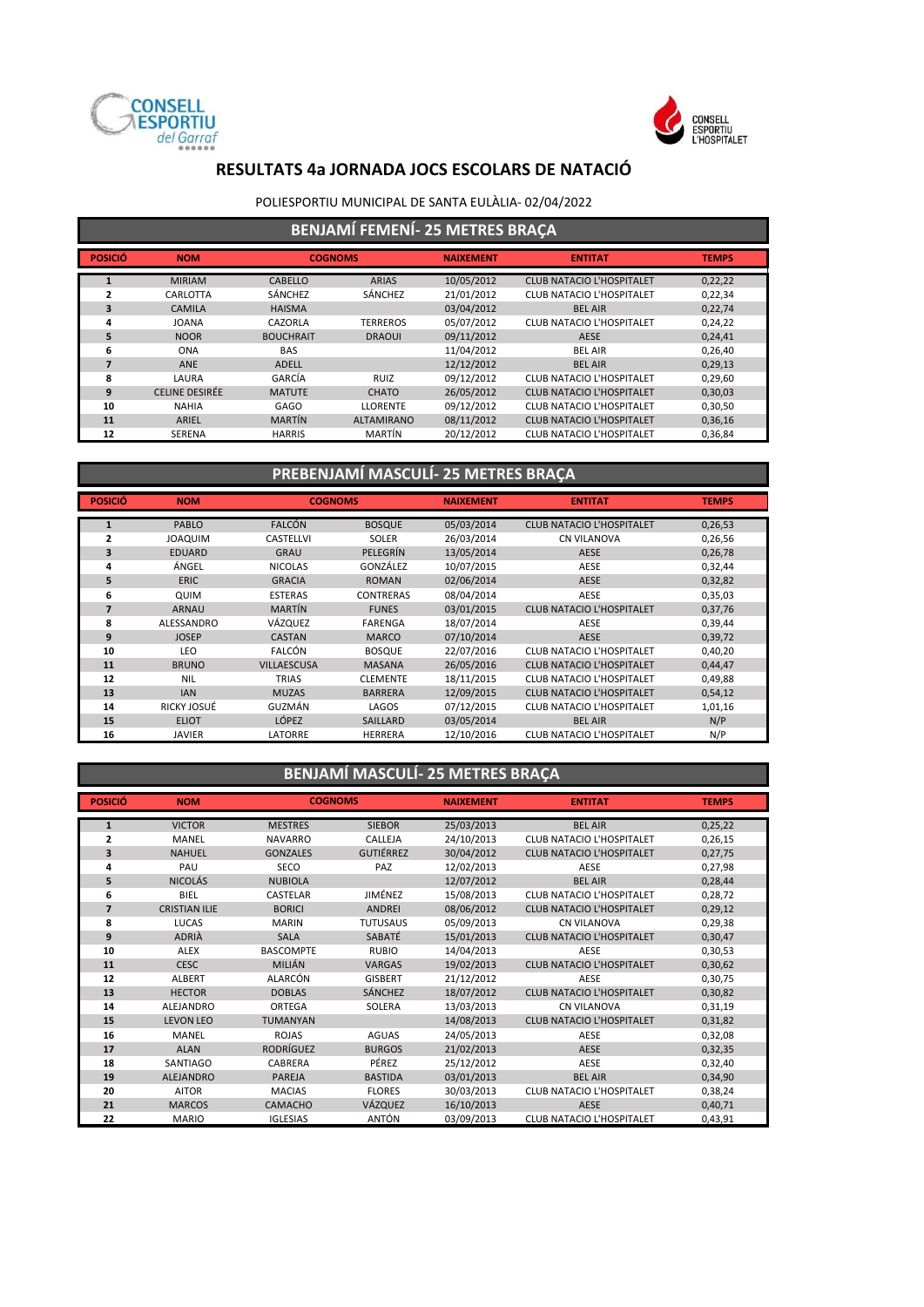



#### POLIESPORTIU MUNICIPAL DE SANTA EULÀLIA- 02/04/2022

| 23 | <b>AXEL</b>         | <b>VALLE</b>     | <b>VENEGAS</b>  | 14/01/2012 | <b>CLUB NATACIO L'HOSPITALET</b> | 0,20,66  |
|----|---------------------|------------------|-----------------|------------|----------------------------------|----------|
| 24 | <b>ISAAC</b>        | SEIDE            | GONZÁLEZ        | 08/09/2012 | <b>CLUB NATACIO L'HOSPITALET</b> | 0,22,32  |
| 25 | <b>ERIC</b>         | <b>BRUUN</b>     | <b>GRANADOS</b> | 11/01/2012 | <b>BEL AIR</b>                   | 0,25,78  |
| 26 | MARTÍ               | <b>SECO</b>      | PAZ             | 12/03/2013 | AESE                             | 0,26,72  |
| 27 | <b>XAVI</b>         | <b>FERRER</b>    | <b>MARTÍNEZ</b> | 08/08/2012 | <b>CLUB NATACIO L'HOSPITALET</b> | 0,27,98  |
| 28 | <b>LISANDRO</b>     | DI FRANCO        |                 | 04/06/2013 | <b>BEL AIR</b>                   | 0,28,12  |
| 29 | <b>NICOLAS</b>      | <b>MESTRES</b>   | <b>LAMPE</b>    | 28/11/2012 | <b>BEL AIR</b>                   | 0,28,72  |
| 30 | DIEGO XAVIER        | CEDEÑO           | <b>MONTES</b>   | 30/07/2012 | CLUB NATACIO L'HOSPITALET        | 0,30,25  |
| 31 | ÈRIC.               | <b>MUZÁS</b>     | <b>BARRERA</b>  | 02/03/2012 | <b>CLUB NATACIO L'HOSPITALET</b> | 0,30,56  |
| 32 | <b>ARES FRANCIS</b> | <b>AYEN</b>      | <b>DOMINICI</b> | 12/11/2012 | AESE                             | 02,26,31 |
| 33 | LLUÍS               | <b>RODRÍGUEZ</b> | <b>FORTUNY</b>  | 23/01/2012 | <b>AESE</b>                      | N/P      |
| 34 | <b>NIL</b>          | <b>NOGUERA</b>   | <b>EROLES</b>   | 10/04/2013 | <b>BEL AIR</b>                   | N/P      |
|    |                     |                  |                 |            |                                  |          |

### **RELLEUS 4X25 METRES LLIURES-PREBENJAMÍ**

| <b>POSICIÓ</b> |             |                | <b>ENTITAT</b> | <b>EQUIP</b>                       | <b>TEMPS</b> |
|----------------|-------------|----------------|----------------|------------------------------------|--------------|
|                | <b>CLUB</b> | <b>NATACIÓ</b> | L'HOSPITALET   | <b>CLUB NATACIÓ L'HOSPITALET 5</b> | 1,37,50      |
| 2              |             |                |                | CNLH <sub>2</sub>                  | 1,41,62      |
| 3              | <b>AESE</b> |                | AESE A         | AESE A                             | 1,45,43      |
| 4              | <b>CLUB</b> | NATACIÓ        | L'HOSPITALET 2 | CLUB NATACIÓ L'HOSPITALET 1        | 1,53,16      |
| 5              |             |                |                | CNLH <sub>6</sub>                  | 2,05,78      |
| 6              | <b>CLUB</b> | NATACIÓ        | L'HOSPITALET   | CLUB NATACIÓ L'HOSPITALET 4        | 2,07,85      |
|                | <b>AESE</b> |                | AESE B         | AESE B                             | 2,10,41      |
| 8              | <b>CLUB</b> | NATACIÓ        | L'HOSPITALET   | CLUB NATACIÓ L'HOSPITALET 2        | 2,18,69      |
| 9              |             |                |                | CNLH <sub>3</sub>                  | 2,40,28      |
| 10             | AESE        |                |                | AESE C                             | 2,46,88      |

#### **RELLEUS 4X25 METRES LLIIURES BENJAMÍ**

| <b>POSICIÓ</b> |                | <b>ENTITAT</b> |              | <b>EQUIP</b>                     | <b>TEMPS</b> |
|----------------|----------------|----------------|--------------|----------------------------------|--------------|
|                | <b>AESE</b>    |                |              | <b>AESE B</b>                    | 1,18,53      |
|                | <b>CLUB</b>    | NATACIÓ        | L'HOSPITALET | CLUB NATACIÓ L'HOSPITALET        | 1,18,56      |
| 3              | <b>CLUB</b>    | <b>NATACIÓ</b> | L'HOSPITALET | <b>CLUB NATACIÓ L'HOSPITALET</b> | 1,29,76      |
| 4              | AESE           |                |              | <b>BEL AIR</b>                   | 1,29,94      |
| 5              | <b>CLUB</b>    | <b>NATACIÓ</b> | L'HOSPITALET | AESE A                           | 1,39,24      |
| 6              | <b>CLUB</b>    | NATACIÓ        | L'HOSPITALET | CLUB NATACIÓ L'HOSPITALET        | N/P          |
|                | <b>BEL AIR</b> |                |              | <b>BEL AIR</b>                   | N/P          |
| ጸ              | <b>CLUB</b>    | NATACIÓ        | L'HOSPITALET | CLUB NATACIÓ L'HOSPITALET        | N/P          |
|                | <b>CLUB</b>    | <b>NATACIÓ</b> | L'HOSPITALET | <b>CLUB NATACIÓ L'HOSPITALET</b> | N/P          |

#### **POSICIÓ NOM COGNOMS NAIXEMENT ENTITAT TEMPS** TANIA FERHANI 22/07/2010 BEL AIR 0,42,18 NOA RODRÍGUEZ GARCÍA 18/09/2010 AESE 0,43,75 NAIA COREA **COREA AESE 0,44,04**  CLAUDIA VILLAESCUSA MASANA 14/06/2011 CLUB NATACIÓ L'HOSPITALET 0,48,30 ARIANA OLANO BARRETO 19/11/2010 BEL AIR 0,48,87 PAULA BURGOS SALVADOR 11/12/2011 AESE 0,52,44 EMMA MARTOS JIMÉNEZ 16/09/2010 BEL AIR 0,52,80 ABRIL CUADRA AVILA 18/06/2010 CLUB NATACIÓ L'HOSPITALET 0,57,82  $\overline{\text{CN}}$  VILANOVA Mª DEL MAR CALLEJA CAMPOS 04/01/2011 CLUB NATACIÓ L'HOSPITALET 0,58,63 15 sg + **ALEVÍ FEMENÍ- 50 METRES ESQUENA**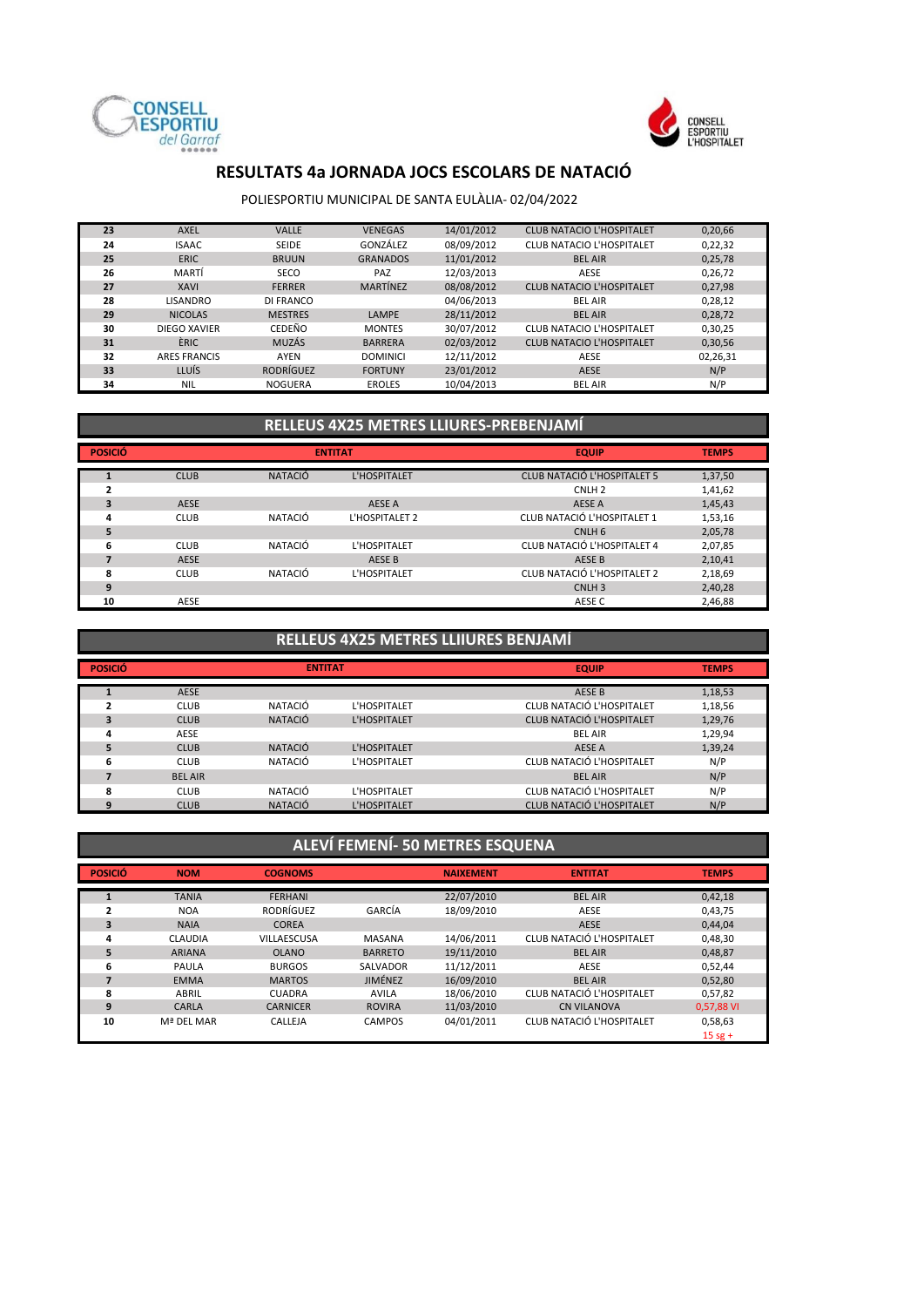



#### POLIESPORTIU MUNICIPAL DE SANTA EULÀLIA- 02/04/2022

|  | <b>INFANTIL FEMENÍ- 100 METRES ESQUENA</b> |
|--|--------------------------------------------|
|  |                                            |

| <b>POSICIÓ</b> | <b>NOM</b>   | <b>COGNOMS</b>  |                 | <b>NAIXEMENT</b> | <b>ENTITAT</b>            | <b>TEMPS</b> |
|----------------|--------------|-----------------|-----------------|------------------|---------------------------|--------------|
|                | <b>TANIA</b> | <b>BRUUN</b>    | <b>GRANADOS</b> | 06/03/2009       | <b>BEL AIR</b>            | 1,39,30      |
|                | <b>IRENE</b> | <b>TENA</b>     |                 | 20/04/2009       | <b>BEL AIR</b>            | 1,44,84      |
|                | <b>ANNA</b>  | <b>GALLARDO</b> | <b>DALMAU</b>   | 16/03/2009       | <b>BEL AIR</b>            | N/P          |
| 4              | CANDELA      | GARCÍA          | PERAL           | 31/07/2009       | <b>BEL AIR</b>            | N/P          |
|                | <b>INÉS</b>  | PEIRÓ           | <b>BOZA</b>     | 14/04/2009       | <b>BEL AIR</b>            | N/P          |
| 6              | <b>JOANA</b> | <b>SALINAS</b>  | <b>ROBLEDO</b>  | 18/07/2009       | CLUB NATACIÓ L'HOSPITALET | N/P          |
|                | LAURA        | <b>BORRELL</b>  | <b>FERRANDO</b> | 10/04/2008       | <b>BEL AIR</b>            | N/P          |

## **CADET FEMENÍ- 100 METRES ESQUENA**

| <b>POSICIÓ</b> | <b>NOM</b>           | <b>COGNOMS</b>     |                 | <b>NAIXEMENT</b> | <b>ENTITAT</b>                   | <b>TEMPS</b> |
|----------------|----------------------|--------------------|-----------------|------------------|----------------------------------|--------------|
|                | <b>ABRIL</b>         | <b>GÓNZALEZ</b>    | <b>RIBERA</b>   | 04/05/2007       | <b>CN VILANOVA</b>               | 1,23,62      |
|                | LILY ROSE            | <b>BARON</b>       |                 | 23/05/2007       | <b>BEL AIR</b>                   | 1,36,00      |
| 3              | <b>AINOA</b>         | <b>REQUEJO</b>     | <b>RUÍZ</b>     | 30/07/2004       | CLUB NATACIÓ L'HOSPITALET        | 1,37,84      |
| 4              | <b>LERIN VANESSA</b> | GÍMENEZ            | <b>GUERRERO</b> | 26/04/2006       | CLUB NATACIÓ L'HOSPITALET        | 1,38,90      |
| 5              | <b>SARA</b>          | <b>PASCUAL</b>     | SANZ            | 09/02/2006       | <b>CLUB NATACIÓ L'HOSPITALET</b> | 1,41,93      |
| 6              | CARLA                | VALLVERDU          |                 | 23/05/2005       | <b>CN VILANOVA</b>               | 2,18,00 AI   |
|                | <b>CHLOE</b>         | <b>CHARPENTIER</b> | <b>BELLOSO</b>  | 14/03/2007       | <b>BEL AIR</b>                   | N/P          |
| 8              | <b>IRENE</b>         | ALMAZÁN            | <b>UNTORIA</b>  | 07/06/2006       | <b>BEL AIR</b>                   | N/P          |
|                |                      |                    |                 |                  |                                  | $15 SG +$    |

# **ALEVÍ MASCULÍ- 50 METRES ESQUENA**

| <b>POSICIÓ</b> | <b>NOM</b>           | <b>COGNOMS</b>    |                  | <b>NAIXEMENT</b> | <b>ENTITAT</b>                   | <b>TEMPS</b> |
|----------------|----------------------|-------------------|------------------|------------------|----------------------------------|--------------|
| $\mathbf{1}$   | <b>DANIEL</b>        | <b>GRESA</b>      | <b>LÓPEZ</b>     | 28/04/2011       | <b>CLUB NATACIO L'HOSPITALET</b> | 0,40,35      |
| $\overline{2}$ | <b>ADRIÁN</b>        | LÓPEZ             | SAIZ             | 07/02/2010       | AESE                             | 0,42,41      |
| 3              | SAMUEL               | <b>MUÑOZ</b>      | CABALLERO        | 20/06/2011       | <b>CN VILANOVA</b>               | 0,43,13      |
| 4              | <b>GUILLEM</b>       | <b>SANTOS</b>     | DE LA IGLESIA    | 27/09/2010       | AESE                             | 0,43,84      |
| 5              | <b>DANIEL</b>        | <b>CLEMENTE</b>   |                  |                  | <b>AESE</b>                      | 0,44,97      |
| 6              | <b>IMANOL</b>        | <b>ARANGO</b>     | RAMÍREZ          | 05/01/2011       | CN VILANOVA                      | 0,46,50      |
| $\overline{7}$ | <b>MARIO</b>         | <b>CRUZ</b>       | <b>ALONSO</b>    | 23/04/2011       | <b>AESE</b>                      | 0,47,14      |
| 8              | <b>JIMMY GLEEN</b>   | PANGAY            | CALDERÓN         | 17/06/2011       | <b>CLUB NATACIO L'HOSPITALET</b> | 0,48,32      |
| 9              | PAU                  | <b>URÓS</b>       | <b>CORTÉS</b>    | 03/12/2010       | <b>AESE</b>                      | 0,50,03      |
| 10             | <b>ROC</b>           | TRÍAS             | <b>CLEMENTE</b>  | 21/08/2011       | <b>CLUB NATACIO L'HOSPITALET</b> | 0,55,47      |
| 11             | <b>ARNAU</b>         | MORERA DE LA VALL | <b>IBÁÑEZ</b>    | 16/04/2011       | <b>CLUB NATACIO L'HOSPITALET</b> | 0,55,79      |
| 12             | PAU                  | <b>BRAVO</b>      | <b>ROSELL</b>    | 17/02/2011       | <b>CLUB NATACIO L'HOSPITALET</b> | 0,56,28      |
| 13             | <b>DEEREK MARTÍN</b> | <b>MEJIA</b>      | <b>AVELINO</b>   | 27/01/2011       | <b>CLUB NATACIO L'HOSPITALET</b> | 0,57,62      |
| 14             | <b>MAURO</b>         | <b>NAVARRO</b>    | <b>NAVAS</b>     | 31/08/2011       | AESE                             | 1,01,87 AI   |
| 15             | <b>BALDO</b>         | <b>BALLESTER</b>  | <b>ALTIMIRA</b>  | 25/06/2010       | <b>BEL AIR</b>                   | N/P          |
| 16             | BIEL                 | VELLET            | <b>NOGUERAS</b>  | 02/01/2011       | <b>BEL AIR</b>                   | N/P          |
| 17             | <b>EYDEN</b>         | <b>NOGUEIRA</b>   | <b>TUCUNDUVA</b> | 13/08/2011       | <b>CLUB NATACIO L'HOSPITALET</b> | N/P          |
| 18             | MATIAS BENJAMÍN      | <b>SIGCHA</b>     | <b>MOSQUERA</b>  | 15/04/2010       | AESE                             | N/P          |
| 19             | <b>MAURO</b>         | <b>ARNAL</b>      | <b>POVEDA</b>    | 30/08/2010       | <b>BEL AIR</b>                   | N/P          |
| 20             | NICOLÁS              | <b>BALLESTER</b>  | <b>ALTIMIRA</b>  | 25/06/2010       | <b>BEL AIR</b>                   | N/P          |
| 21             | <b>VALENTINO</b>     | <b>NICOLAS</b>    | <b>CALZOLARI</b> | 26/10/2010       | <b>AESE</b>                      | N/P          |
|                |                      |                   |                  |                  |                                  | $15 SG +$    |

### **INFANTIL MASCULÍ- 100 METRES ESQUENA**

| <b>POSICIÓ</b> | <b>NOM</b>             | <b>COGNOMS</b>   |                 | <b>NAIXEMENT</b> | <b>ENTITAT</b>            | <b>TEMPS</b>  |
|----------------|------------------------|------------------|-----------------|------------------|---------------------------|---------------|
|                | <b>TOM</b>             | <b>MENARGUES</b> | LE PAN          | 28/03/2009       | <b>BEL AIR</b>            | 1,44,54       |
| 2              | DANIEL                 | <b>BENAVIDES</b> | YANG            | 20/10/2008       | CLUB NATACIÓ L'HOSPITALET | 1,53,00       |
| 3              | <b>TOM</b>             | <b>SERRANO</b>   | <b>GARDIN</b>   | 23/09/2009       | <b>BEL AIR</b>            | 1,55,28 VI    |
| 4              | <b>MALIK</b>           | CHERCHALI        |                 | 10/04/2008       | <b>BEL AIR</b>            | 2,08,81       |
| 5              | ABEL                   | <b>SERRA</b>     | <b>DELGADO</b>  | 24/04/2007       | <b>CN VILANOVA</b>        | 2,08,96 AI    |
| 6              | ARNAU                  | DE ARIAS         | <b>TUTUSAUS</b> | 10/02/2009       | <b>CN VILANOVA</b>        | 2,25,10 AI VI |
|                | <b>ALEJANDRO JESUS</b> | <b>CASTRO</b>    | PEREDA          | 25/12/2009       | CLUB NATACIÓ L'HOSPITALET | N/P           |
| 8              | <b>IVAN</b>            | <b>MARTOS</b>    | JIMÉNEZ         | 28/10/2008       | <b>BEL AIR</b>            | N/P           |
|                |                        |                  |                 |                  |                           | $20 SG +$     |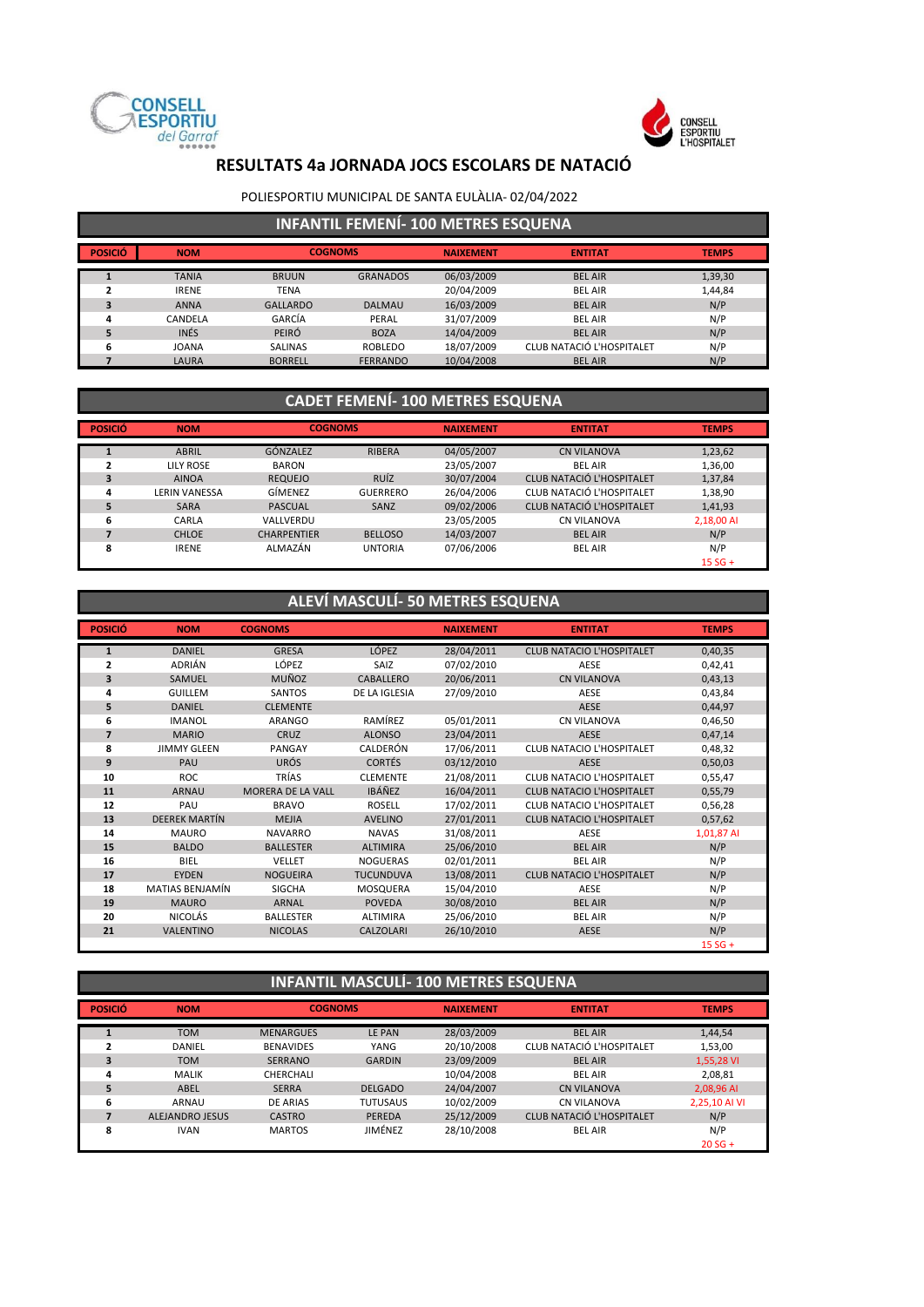



POLIESPORTIU MUNICIPAL DE SANTA EULÀLIA- 02/04/2022

| <b>CADET MASCULÍ-100 METRES ESQUENA</b> |               |                  |               |                  |                |              |  |  |  |
|-----------------------------------------|---------------|------------------|---------------|------------------|----------------|--------------|--|--|--|
| <b>POSICIÓ</b>                          | <b>NOM</b>    | <b>COGNOMS</b>   |               | <b>NAIXEMENT</b> | <b>ENTITAT</b> | <b>TEMPS</b> |  |  |  |
|                                         | <b>AXEL</b>   | <b>BOLEDA</b>    | CALLIZO       | 30/10/2006       | <b>BEL AIR</b> | 1,14,97      |  |  |  |
|                                         | LEO           | <b>BESSON</b>    | <b>MORENO</b> | 26/11/2007       | <b>BEL AIR</b> | 1,18,56      |  |  |  |
| э                                       | <b>DANI</b>   | <b>DATO</b>      |               | 21/02/2007       | <b>BEL AIR</b> | 1,25,69      |  |  |  |
| $\boldsymbol{\Lambda}$                  | ÁLVARO        | <b>FERNANDEZ</b> | CORRAL        | 02/08/2006       | <b>BEL AIR</b> | N/P          |  |  |  |
|                                         | <b>MAXIME</b> | <b>RENAULT</b>   |               | 27/09/2007       | <b>BEL AIR</b> | N/P          |  |  |  |

### **ALEVÍ FEMENÍ- 50 METRES BRAÇA**

| <b>POSICIÓ</b> | <b>NOM</b>        | <b>COGNOMS</b>     |                | <b>NAIXEMENT</b> | <b>ENTITAT</b>                   | <b>TEMPS</b> |  |
|----------------|-------------------|--------------------|----------------|------------------|----------------------------------|--------------|--|
|                | CARLA             | <b>CARNICER</b>    | <b>ROVIRA</b>  | 11/03/2010       | <b>CN VILANOVA</b>               | 0,46,06      |  |
| 2              | <b>NOA</b>        | RODRÍGUEZ          | GARCÍA         | 18/09/2010       | <b>AESE</b>                      | 0,46,87      |  |
| 3              | <b>NAIA COREA</b> |                    |                |                  | <b>AESE</b>                      | 0,47,48      |  |
| 4              | <b>ARIANA</b>     | <b>OLANO</b>       | <b>BARRETO</b> | 19/11/2010       | <b>BEL AIR</b>                   | 0,48,31      |  |
| 5              | <b>EMMA</b>       | <b>MARTOS</b>      | JIMÉNEZ        | 16/09/2010       | <b>BEL AIR</b>                   | 0,52,03      |  |
| 6              | <b>TANIA</b>      | <b>FERHANI</b>     |                | 22/07/2010       | <b>BEL AIR</b>                   | 0,52,82      |  |
| 7              | ABRIL             | <b>CUADRA</b>      | <b>AVILA</b>   | 18/06/2010       | <b>CLUB NATACIÓ L'HOSPITALET</b> | 0,54,47      |  |
| 8              | Mª DEL MAR        | CALLEJA            | <b>CAMPOS</b>  | 04/01/2011       | CLUB NATACIÓ L'HOSPITALET        | 0,56,03      |  |
| 9              | <b>CLAUDIA</b>    | <b>VILLAESCUSA</b> | <b>MASANA</b>  | 14/06/2011       | <b>CLUB NATACIÓ L'HOSPITALET</b> | 0,56,90      |  |
| 10             | PAULA             | <b>BURGOS</b>      | SALVADOR       | 11/12/2011       | AESE                             | 1,12,44 VI   |  |
| 11             | <b>ANNA</b>       | SÁNCHEZ            | <b>MORENO</b>  | 07/07/2011       | <b>AESE</b>                      | N/P          |  |
|                |                   |                    |                |                  |                                  | $15 SG +$    |  |

|                | <b>INFANTIL FEMENÍ- 100 METRES BRAÇA</b> |                 |                 |                  |                           |               |  |  |  |  |
|----------------|------------------------------------------|-----------------|-----------------|------------------|---------------------------|---------------|--|--|--|--|
| <b>POSICIÓ</b> | <b>NOM</b>                               | <b>COGNOMS</b>  |                 | <b>NAIXEMENT</b> | <b>ENTITAT</b>            | <b>TEMPS</b>  |  |  |  |  |
|                | <b>IRENE</b>                             | <b>TENA</b>     |                 | 20/04/2009       | <b>BEL AIR</b>            | 1,39,90       |  |  |  |  |
| 2              | <b>TANIA</b>                             | <b>BRUUN</b>    | <b>GRANADOS</b> | 06/03/2009       | <b>BEL AIR</b>            | 2,05,36       |  |  |  |  |
| 3              | CARLA                                    | VALLVERDU       |                 |                  | <b>CN VILANOVA</b>        | 2,09,84 VI AI |  |  |  |  |
| 4              | <b>JOANA</b>                             | <b>SALINAS</b>  | <b>ROBLEDO</b>  | 18/07/2009       | CLUB NATACIÓ L'HOSPITALET | 2,31,06 VI    |  |  |  |  |
| 5              | <b>ANNA</b>                              | <b>GALLARDO</b> | <b>DALMAU</b>   | 16/03/2009       | <b>BEL AIR</b>            | N/P           |  |  |  |  |
| 6              | CANDELA                                  | GARCÍA          | PERAL           | 31/07/2009       | <b>BEL AIR</b>            | N/P           |  |  |  |  |
|                | <b>INÉS</b>                              | PEIRÓ           | <b>BOZA</b>     | 14/04/2009       | <b>BEL AIR</b>            | N/P           |  |  |  |  |
| 8              | LAURA                                    | <b>BORRELL</b>  | <b>FERRANDO</b> | 10/04/2008       | <b>BEL AIR</b>            | N/P           |  |  |  |  |
|                |                                          |                 |                 |                  |                           | $20 SG +$     |  |  |  |  |

|                | <b>CADET FEMENÍ-100 METRES BRAÇA</b> |                    |                 |                  |                                  |              |  |  |  |  |
|----------------|--------------------------------------|--------------------|-----------------|------------------|----------------------------------|--------------|--|--|--|--|
| <b>POSICIÓ</b> | <b>NOM</b>                           | <b>COGNOMS</b>     |                 | <b>NAIXEMENT</b> | <b>ENTITAT</b>                   | <b>TEMPS</b> |  |  |  |  |
| $\overline{ }$ | <b>CHLOE</b>                         | <b>CHARPENTIER</b> | <b>BELLOSO</b>  | 14/03/2007       | <b>BEL AIR</b>                   | 1,33,72      |  |  |  |  |
| $\overline{2}$ | <b>IRENE</b>                         | ALMAZÁN            | <b>UNTORIA</b>  | 07/06/2006       | <b>BEL AIR</b>                   | 1,36,54      |  |  |  |  |
| 3              | <b>LILY ROSE</b>                     | <b>BARON</b>       | <b>GUERRERO</b> | 23/05/2007       | <b>BEL AIR</b>                   | 1,43,25      |  |  |  |  |
| 4              | SARA                                 | PASCUAL            | SANZ            | 09/02/2006       | CLUB NATACIÓ L'HOSPITALET        | 1,47,02      |  |  |  |  |
| 5              | <b>LERÍN VANESSA</b>                 | GÍMENEZ            | <b>QUERRERO</b> | 26/04/2006       | <b>CLUB NATACIÓ L'HOSPITALET</b> | 1,51,65      |  |  |  |  |
| 6              | <b>AINOA</b>                         | <b>REQUEJO</b>     | RUÍZ            | 30/07/2004       | CLUB NATACIÓ L'HOSPITALET        | 2,11,60 AI   |  |  |  |  |
|                | CARLA                                | <b>GALLEGO</b>     | <b>CABELLO</b>  | 23/05/2005       | <b>CLUB NATACIÓ L'HOSPITALET</b> | 2,20,00 VI   |  |  |  |  |
| 8              | ABRIL                                | <b>GONZALEZ</b>    | RIBERA          | 04/05/2007       | <b>CN VILANOVA</b>               | N/P          |  |  |  |  |
|                |                                      |                    |                 |                  |                                  | $20 SG +$    |  |  |  |  |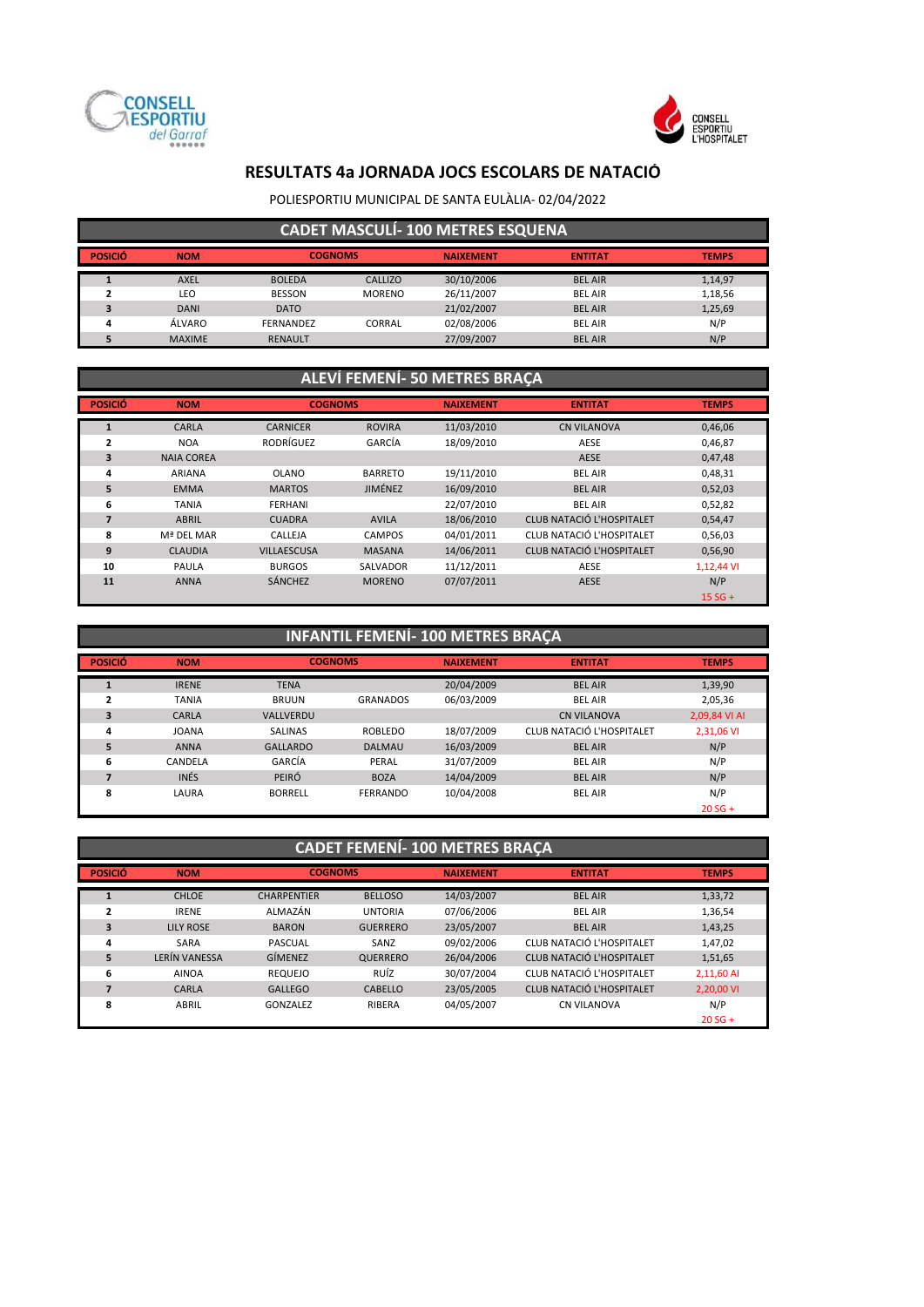



#### POLIESPORTIU MUNICIPAL DE SANTA EULÀLIA- 02/04/2022

|                | ALEVÍ MASCULÍ- 50 METRES BRAÇA |                          |                  |                  |                                  |               |  |  |  |
|----------------|--------------------------------|--------------------------|------------------|------------------|----------------------------------|---------------|--|--|--|
| <b>POSICIÓ</b> | <b>NOM</b>                     | <b>COGNOMS</b>           |                  | <b>NAIXEMENT</b> | <b>ENTITAT</b>                   | <b>TEMPS</b>  |  |  |  |
| $\mathbf{1}$   | <b>DANIEL</b>                  | <b>CLEMENTE</b>          |                  |                  | AESE                             | 0,44,19       |  |  |  |
| 2              | <b>ADRIÁN</b>                  | LÓPEZ                    | SAIZ             | 07/02/2010       | AESE                             | 0,47,87       |  |  |  |
| 3              | <b>DANIEL</b>                  | <b>GRESA</b>             | LÓPEZ            | 28/04/2011       | <b>CLUB NATACIO L'HOSPITALET</b> | 0,48,09       |  |  |  |
| 4              | <b>MARIO</b>                   | CRUZ                     | <b>ALONSO</b>    | 23/04/2011       | AESE                             | 0,51,10       |  |  |  |
| 5              | SAMUEL                         | <b>MUÑOZ</b>             | CABALLERO        | 20/06/2011       | <b>CN VILANOVA</b>               | 0,51,21       |  |  |  |
| 6              | <b>IMANOL</b>                  | <b>ARANGO</b>            | RAMÍREZ          | 05/01/2011       | <b>CN VILANOVA</b>               | 0,57,84       |  |  |  |
| $\overline{7}$ | <b>ROC</b>                     | <b>TRÍAS</b>             | <b>CLEMENTE</b>  | 21/08/2011       | <b>CLUB NATACIO L'HOSPITALET</b> | 0,57,99       |  |  |  |
| 8              | <b>JIMMY GLEEN</b>             | PANGAY                   | CALDERÓN         | 17/06/2011       | <b>CLUB NATACIO L'HOSPITALET</b> | 0,58,00       |  |  |  |
| 9              | <b>ARNAU</b>                   | <b>MORERA DE LA VALL</b> | <b>IBÁÑEZ</b>    | 16/04/2011       | <b>CLUB NATACIO L'HOSPITALET</b> | 1,00,09       |  |  |  |
| 10             | PAU                            | <b>BRAVO</b>             | <b>ROSELL</b>    | 17/02/2011       | <b>CLUB NATACIO L'HOSPITALET</b> | 1,00,30       |  |  |  |
| 11             | PAU                            | <b>URÓS</b>              | <b>CORTÉS</b>    | 03/12/2010       | <b>AESE</b>                      | 1,00,94       |  |  |  |
| 12             | <b>DEEREK</b>                  | <b>MEJIA</b>             | <b>AVELINO</b>   | 27/01/2011       | <b>CLUB NATACIO L'HOSPITALET</b> | 1,06,36       |  |  |  |
| 13             | <b>GUILLEM</b>                 | <b>SANTOS</b>            | DE LA IGLESÍA    | 27/09/2010       | <b>AESE</b>                      | 1,08,31 VI AI |  |  |  |
| 14             | <b>MAURO</b>                   | <b>NAVARRO</b>           | <b>NAVAS</b>     | 31/08/2011       | AESE                             | 1,16,37 VI AI |  |  |  |
| 15             | <b>BALDO</b>                   | <b>BALLESTER</b>         | <b>ALTIMIRA</b>  | 25/06/2010       | <b>BEL AIR</b>                   | N/P           |  |  |  |
| 16             | <b>BIEL</b>                    | <b>VELLET</b>            | <b>NOGUERAS</b>  | 02/01/2011       | <b>BEL AIR</b>                   | N/P           |  |  |  |
| 17             | <b>EYDEN</b>                   | <b>NOGUEIRA</b>          | <b>TUCUNDUVA</b> | 13/08/2011       | <b>CLUB NATACIO L'HOSPITALET</b> | N/P           |  |  |  |
| 18             | MATIAS BENJAMÍN                | <b>SIGCHA</b>            | MOSQUERA         | 15/04/2010       | AESE                             | N/P           |  |  |  |
| 19             | <b>MAURO</b>                   | <b>ARNAL</b>             | <b>POVEDA</b>    | 30/08/2010       | <b>BEL AIR</b>                   | N/P           |  |  |  |
| 20             | <b>NICOLÁS</b>                 | <b>BALLESTER</b>         | <b>ALTIMIRA</b>  | 25/06/2010       | <b>BEL AIR</b>                   | N/P           |  |  |  |
| 21             | <b>VALENTINO</b>               | <b>NICOLAS</b>           | <b>CALZOLARI</b> | 26/10/2010       | <b>AESE</b>                      | N/P           |  |  |  |
|                |                                |                          |                  |                  |                                  | $20 SG +$     |  |  |  |

## **INFANTIL MASCULÍ- 100 METRES BRAÇA**

| <b>POSICIÓ</b> | <b>NOM</b>             | <b>COGNOMS</b>   |                 | <b>NAIXEMENT</b> | <b>ENTITAT</b>                   | <b>TEMPS</b> |
|----------------|------------------------|------------------|-----------------|------------------|----------------------------------|--------------|
|                | <b>TOM</b>             | <b>SERRANO</b>   | <b>GARDIN</b>   | 23/09/2009       | <b>BEL AIR</b>                   | 1,44,71      |
| 2              | ABEL                   | <b>SERRA</b>     | <b>DELGADO</b>  | 24/04/2007       | <b>CN VILANOVA</b>               | 1,51,84      |
| 3              | <b>TOM</b>             | <b>MENARGUES</b> | LE PAN          | 28/03/2009       | <b>BEL AIR</b>                   | 1,55,54      |
| 4              | <b>DANIEL</b>          | <b>BENAVIDES</b> | YANG            | 20/10/2008       | CLUB NATACIÓ L'HOSPITALET        | 1,58,78      |
| 5              | <b>MALIK</b>           | <b>CHERCHALI</b> |                 | 10/04/2008       | <b>BEL AIR</b>                   | 2,15,81      |
| 6              | ARNAU                  | <b>DE ARIAS</b>  | <b>TUTUSAUS</b> | 10/02/2009       | <b>CN VILANOVA</b>               | 2,20,76      |
|                | <b>ALEJANDRO JESUS</b> | <b>CASTRO</b>    | <b>PEREDA</b>   | 25/12/2009       | <b>CLUB NATACIÓ L'HOSPITALET</b> | N/P          |
| 8              | <b>IVAN</b>            | <b>MARTOS</b>    | JIMÉNEZ         | 28/10/2008       | <b>BEL AIR</b>                   | N/P          |

## **CADET MASCULÍ- 100 METRES BRAÇA**

| <b>POSICIÓ</b> | <b>NOM</b>    | <b>COGNOMS</b>     |                | <b>NAIXEMENT</b> | <b>ENTITAT</b>                   | <b>TEMPS</b> |
|----------------|---------------|--------------------|----------------|------------------|----------------------------------|--------------|
| $\mathbf{1}$   | <b>LEO</b>    | <b>BESSON</b>      | <b>MORENO</b>  | 26/11/2007       | <b>BEL AIR</b>                   | 1,26,00      |
| 2              | <b>DEMIAN</b> | <b>MELNYK</b>      |                | 17/08/2007       | CLUB NATACIÓ L'HOSPITALET        | 1,29,28      |
| 3              | <b>AXEL</b>   | <b>TERUEL</b>      | MUÑOZ          | 26/10/2007       | <b>CLUB NATACIÓ L'HOSPITALET</b> | 1,31,72      |
| 4              | LEV           | LÓPEZ              | LYU DIN FA     | 13/07/2005       | CLUB NATACIÓ L'HOSPITALET        | 1,55,78 VI   |
| 5              | <b>JOEL</b>   | <b>RIVADENERIA</b> | <b>GALLEGO</b> | 01/10/2005       | <b>CLUB NATACIÓ L'HOSPITALET</b> | 1,36,63      |
| 6              | <b>IVÁN</b>   | MÁRMOL             | GARCÍA         | 11/01/2006       | CLUB NATACIÓ L'HOSPITALET        | 1,36,90      |
| $\overline{7}$ | <b>RUBÉN</b>  | LÓPEZ              | PEÑA           | 23/07/2006       | CLUB NATACIÓ L'HOSPITALET        | 1,37,75      |
| 8              | <b>MATVII</b> | <b>MELNYK</b>      |                | 16/09/2004       | CLUB NATACIÓ L'HOSPITALET        | 1,43,16      |
| 9              | <b>HECTOR</b> | <b>LÓPEZ</b>       | <b>TULCAN</b>  | 29/05/2005       | <b>CLUB NATACIÓ L'HOSPITALET</b> | 1,44,15      |
| 10             | ÁLVARO        | <b>FERNANDEZ</b>   | CORRAL         | 02/08/2006       | <b>BEL AIR</b>                   | N/P          |
| 11             | <b>AXEL</b>   | <b>BOLEDA</b>      | <b>CALLIZO</b> | 30/10/2006       | <b>BEL AIR</b>                   | N/P          |
| 12             | <b>DANI</b>   | <b>DATO</b>        |                | 21/02/2007       | <b>BEL AIR</b>                   | N/P          |
| 13             | <b>MAXIME</b> | <b>RENAULT</b>     |                | 27/09/2007       | <b>BEL AIR</b>                   | N/P          |
|                |               |                    |                |                  |                                  | $20 SG +$    |